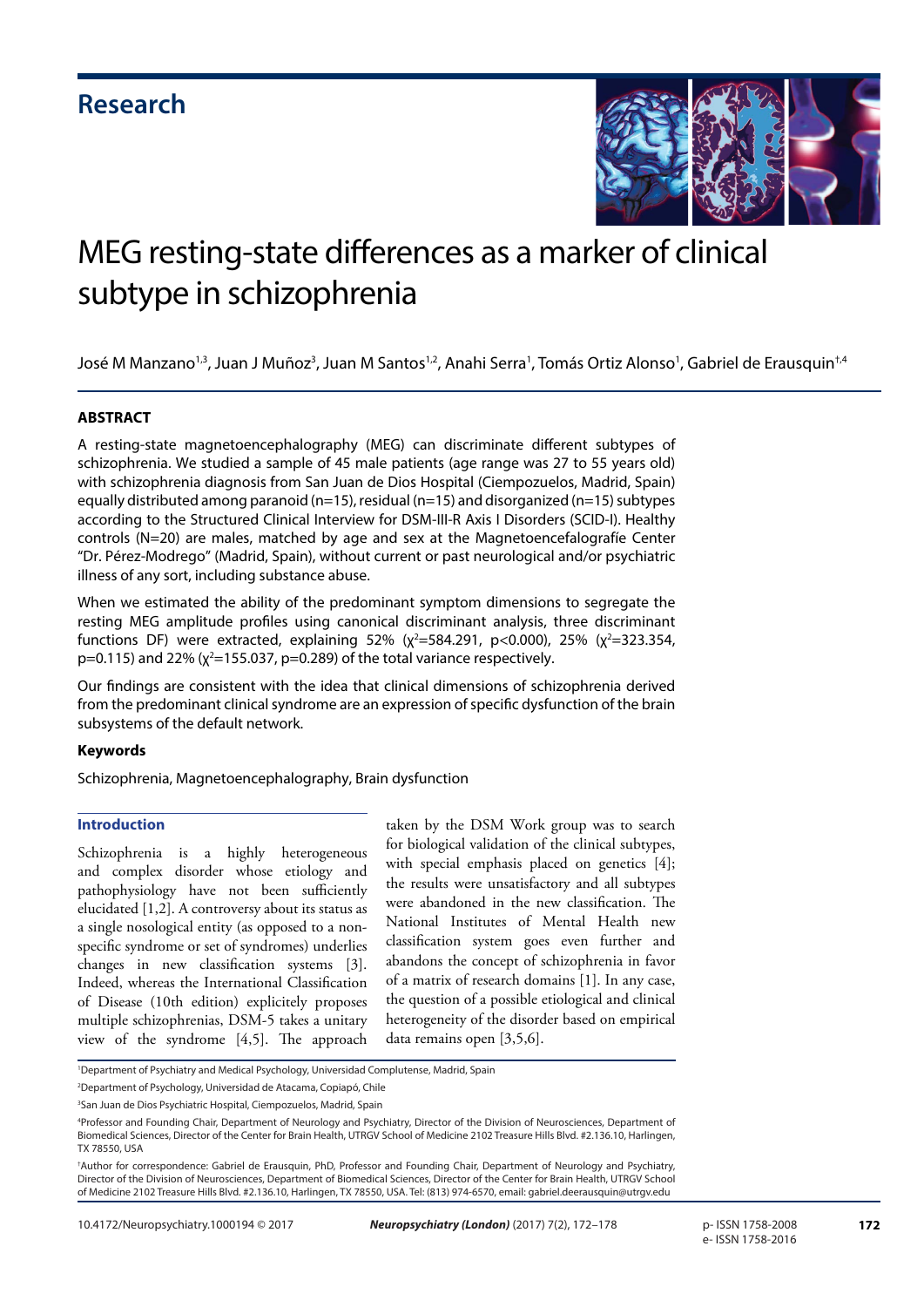# **Research** Gabriel de Erausquin

Meta-analysis of biological markers of schizophrenia has revealed statistically significant but quantitatively very modest differences between patient and controls on a great many studies at different levels of analysis (molecular, physiological, behavioral and clinical) [7], but effect sizes may become more evident if subtypes are considered [6] [6-9]. For instance, empirical segmentation of a sample of patients with chronic schizophrenia based on psychopathology profiles, showed that data were best explained by a three factor model [10], which remained valid when incorporating imaging and electrophysiological data [11]. Factors in this model correlate with variables measuring: (a) reality disturbance, (b) disorganization, and (c) psychomotor poverty, and this structure has been confirmed in separate samples [12] and supported by a meta-analysis [13]. Following the same order, these factors would be comparable (in a simplification) to the three subtypes of schizophrenia defined in the Structured Clinical Interview for DSM-III-R Axis I Disorders (SCID-I): paranoid, disorganized and residual.

 When extrapolated to clinical presentations, each of the factors predominates in a clinical subtype or sub syndrome [10]. The three factor solution was found to correlate well with quantitative electroencephalography measures, such that psychomotor poverty correlated positively with delta and beta power and reality distortion with alpha-2 power [14]. Likewise, error related negativity in event related potentials correlated negatively with psychomotor poverty, whereas correct response negativity correlated negatively with disorganization [15]. Other neurophysiological measures have also been identified as markers of genetic risk of schizophrenia, including the p50 component of event related potentials, the paired pulse inhibition (PPI), and the antisaccade task [16]. To date, there are two studies with results on subtypes of schizophrenia using MEG [17,18].

We therefore hypothesize that resting-state in MEG can successfully discriminate between clinical forms of schizophrenia using a classification representing the three factor solution (namely, reality disturbance, disorganization and psychomotor slowness/poverty) as well as between schizophrenia and healthy controls.

#### **Method**

#### **Sample**

We studied a sample of 45 patients with

schizophrenia diagnosis from San Juan de Dios Hospital (Ciempozuelos, Madrid, Spain), equally distributed among paranoid (n=15), residual (n=15) and disorganized (n=15) subtypes according to the Structured Clinical Interview for DSM-III-R Axis I Disorders (SCID-I). To establish the predominant symptom pattern, a lifetime symptom severity rating rather than a cross-sectional rating was used as suggested in [19] to reduce the impact of symptom fluctuations over time. Symptom ratings derived from SCID data included overall ratings on poverty/slowness symptoms (ratings on avolition, alogia, and affective flattening), reality disturbance symptoms (ratings on referential, paranoid, grandiose, somatic, control, thought broadcasting, bizarre, and other delusions; plus ratings on auditory, visual, tactile, and other hallucinations), and disorganized symptoms (ratings on disorganized speech and disorganized behavior). Items were rated as 1=absent, 2=subthreshold, or 3=present. The overall rating for each symptom dimension was calculated by adding the scores of all items within each class. All patients were male (the hospital is for men only), and their age range was 27 to 55 years old. All patients had spent at least half of the preceding 8 years either institutionalized or in a supervised community psychiatry setting. Minimal duration of illness was 8 years and antipsychotic medications had not been changed for a minimum of six months.

Exclusion criteria were: A comorbid diagnosis substance abuse in the preceding year, any comorbid neurological (including learning disability) or psychiatric disorder, and/or use of non-scheduled medications in the 48 hours prior to the MEG recording.

This study was approved by the bioethics committees of the Universidad Complutense Medical School and of San Juan de Dios Hospital. The study adhered to the recommendations of the Helsinki declaration. All subjects received verbal and written explanations of the study purpose and protocol by the researchers. As many patients had legal guardians/tutors (n=11), additional informed consent was obtained from them. Close liaison between researchers and the nursing personnel allowed the participants, or their legal tutors, to formulate any additional questions or request clarifications. Next of kin was also informed in all cases about the nature and purpose of this research. Consent was obtained in written form from the patients and from their legal tutors (when appropriate). There was no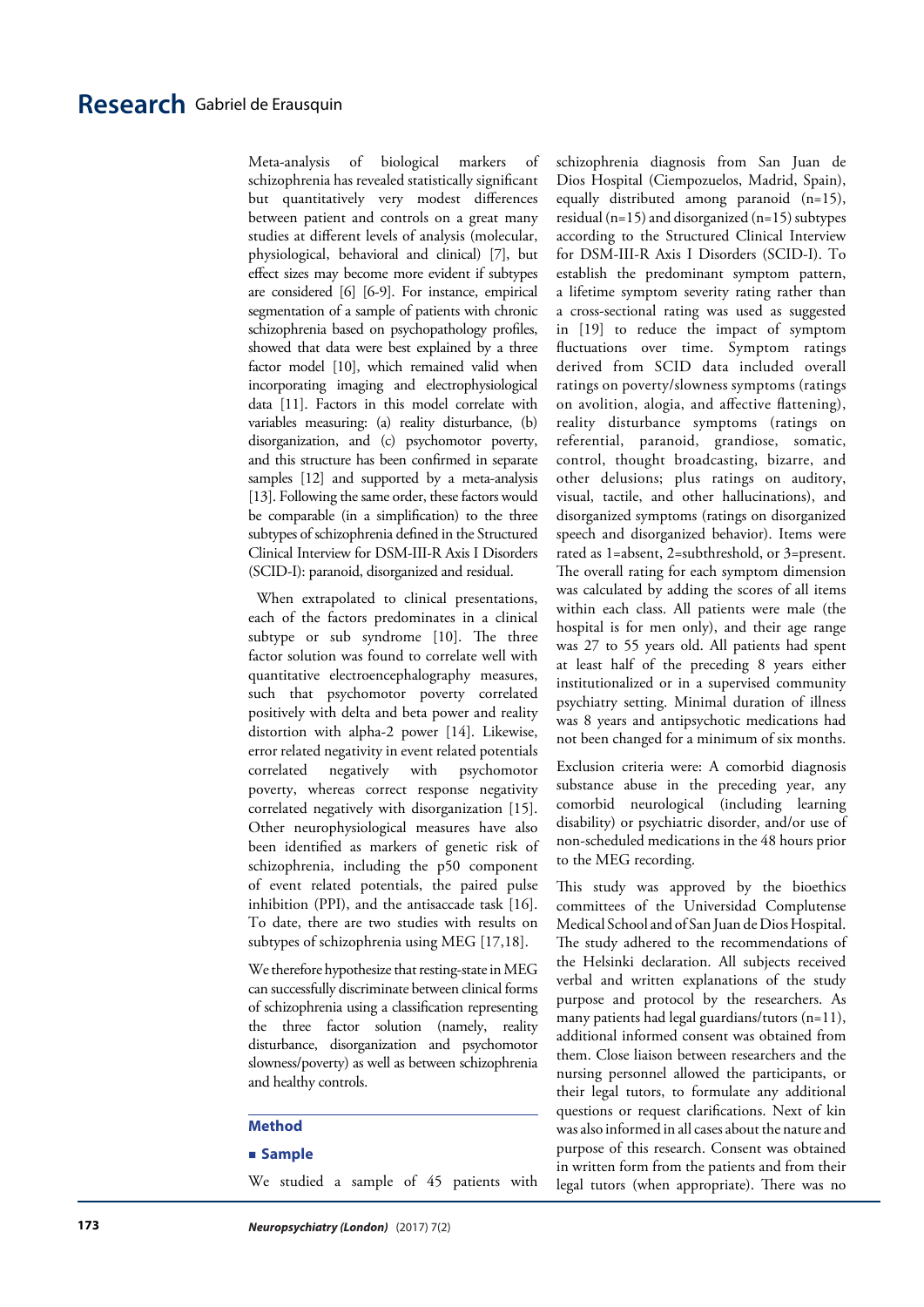economic compensation, save for a light snack offered on the day of MEG recording. There were 14 additional patients that did not complete the study and were not included in this report. Causes for drop-out were: (1) lack of consent from either relatives or legal tutors, (2) last-minute change in opinion from patients, their tutors and/or their relatives, (3) technical problems with MEG signal extraction or analysis, (4) use or PRN medication (medication for occasional conditions) on arrival or 48 hours prior to the MEG and (5) lack of cooperativeness during MEG recording. The latter was a particular problem with the patients suffering from disorganized schizophrenia. Healthy controls (N=20) were males, matched by age and sex at the Magnetoencefalografíe Center "Dr. Pérez-Modrego" (Madrid, Spain), without current or past neurological and/or psychiatric illness of any sort, including substance abuse.

#### **Data acquisition**

MEG recordings were acquired with a<br>148-channel whole-head magnetometer 148-channel whole-head magnetometer (MAGNES 2500 WH<sup>\*</sup>, 4D Neuroimaging, San Diego, CA) placed in a magnetically shielded room at the Magnetoencefalografíe Center "Dr. Pérez-Modrego" (Madrid, Spain). Continuous 5 minute recordings (sampling frequency=254.3) Hz; bandpass online filter=0.1-50 Hz) were obtained with awake subjects with eyes closed. Subjects were asked to avoid blinking and moving as much as possible. Electro-oculogram and electrocardiogram (Synamps; NeuroScan<sup>\*</sup>, El Paso, Texas) were recorded with silver–silver chloride electrodes. MEG data were digitally bandpass filtered between 1 Hz and 30 Hz (slopes, 6 dB/ octave and 48 dB/octave, respectively). Eye artifacts were corrected using commercially available software (BESA; MEGIS® Software GmbH, Gräfelfing, Germany). For each channel of each subject an average of the resting-state amplitude over 5 minutes was obtained after removal of artifacts. The average amplitude measurements obtained with MEG were normalized in Nano amp-meters to be comparable.

#### **Statistical analysis**

All statistical analysis were performed using IBM SSPS 21 (Armonk, NY). Main effects of predominant symptom dimensions on resting state MEG amplitude (measured in Nano amp-meters) were estimated with one way ANOVA. To estimate the ability of MEG measures to segregate patients from controls, and predominant symptom dimensions

among each other and from controls, we performed canonical discriminant analysis using predominant psychopathology as the classifier. A cross-validation leaving one out with bootstrapping (n=1000) was performed to assess the stability of the findings and avoid overfitting estimations.

#### **Results**

**Table 1** summarizes the major characteristics of the sample. There were no significant differences in age or neuroleptic dose (in chlorpromazine equivalents) **(Table 1)**, or in use of adjuvant medications among subjects with any of the three predominant symptom dimensions.

**Figure 1** displays the average MEG amplitude for each recording channel; the profile corresponding to predominance of each of the symptom dimensions can be distinguished qualitatively by the average amplitude of the signals registered across channels. Channel-wise comparisons of the mean resting MEG amplitude revealed significant differences (compared with controls) in anterior, temporal and posterior channels for subjects with predominant reality distortion, and in posterior central channels for subjects with predominant disorganization (compared with controls) **(Figure 2)**. No individual channel distinguished subjects with prominent psychomotor slowness/poverty from controls.

We then estimated the ability of the predominant symptom dimensions to segregate the resting MEG amplitude profiles using canonical discriminant analysis. Three discriminant functions (DF) were extracted, explaining 52%<br>( $\chi^2$ =584.291, p<0.001), 25% ( $\chi^2$ =323.354, p=0.115) and 22% ( χ 2 =155.037, p=0.289 of the total variance respectively **(Table 2)**. **Figure 3** displays the map distribution of all subjects in the discriminant functions space including the first two discriminant functions. The four groups (controls plus the three subtypes of schizophrenia included) are segregated on the discriminant space delimited by the first two discriminant functions. Following cross validation by bootstrapping, 73.9% of the subjects were correctly classified **(Table 3)**. In cross validation, each case is classified by the functions derived from all cases other than that case.

**Figure 4** displays heat maps of the MEG contacts contributing most variance to the two significant discriminant functions; most of the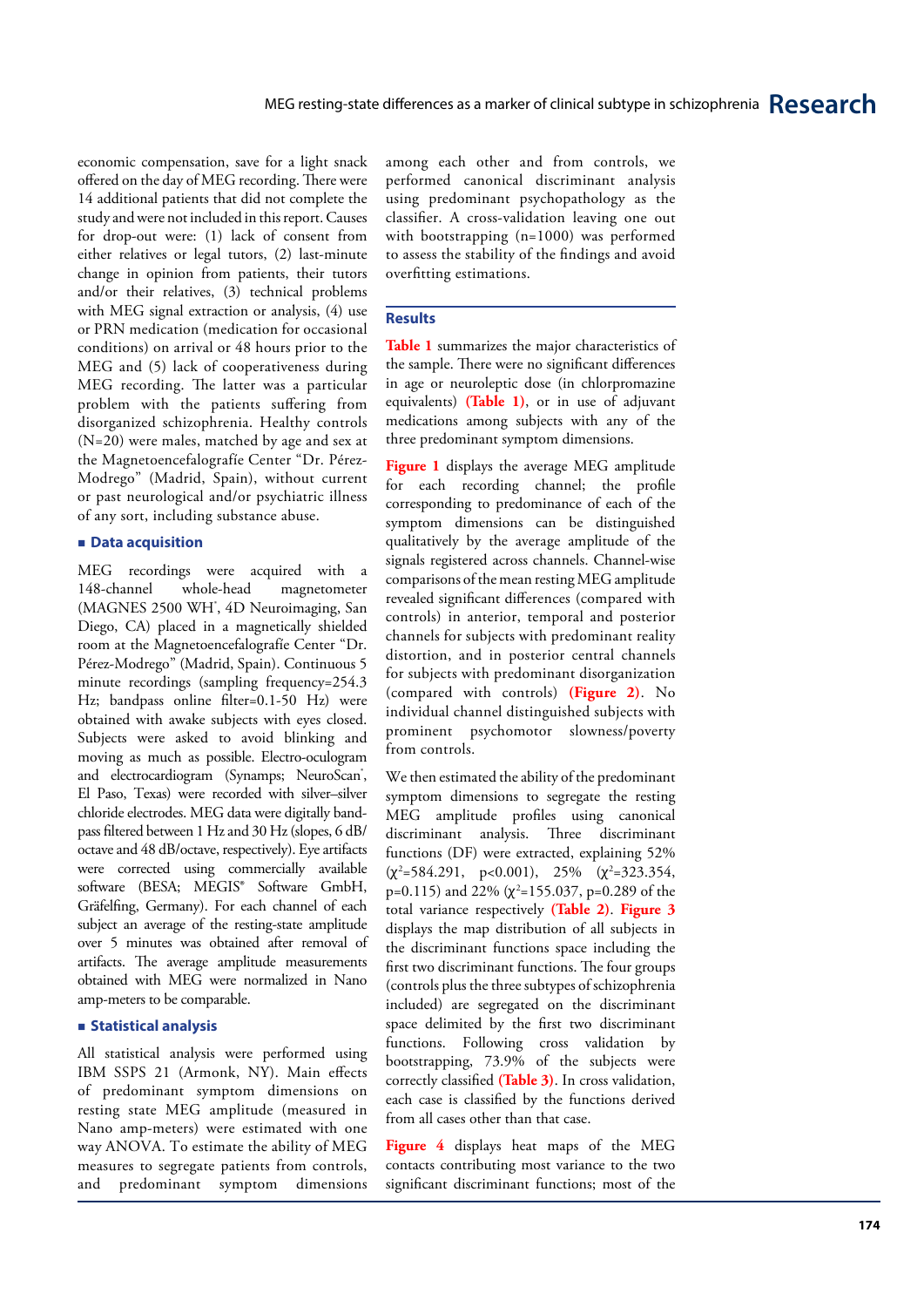# **Research** Gabriel de Erausquin

| Table 1: Description of the clinical sample.                        |                                                                                                                 |                                 |                                                                                                                                                                                                                                       |                                                                         |  |  |  |
|---------------------------------------------------------------------|-----------------------------------------------------------------------------------------------------------------|---------------------------------|---------------------------------------------------------------------------------------------------------------------------------------------------------------------------------------------------------------------------------------|-------------------------------------------------------------------------|--|--|--|
|                                                                     |                                                                                                                 | n                               | chlorpromazine equivalents                                                                                                                                                                                                            | age                                                                     |  |  |  |
|                                                                     | Disorganization                                                                                                 | 9                               | 1264.5 ±968.0                                                                                                                                                                                                                         | $44.5 \pm 11.5$                                                         |  |  |  |
| <b>Reality Disturbance</b>                                          |                                                                                                                 | 11                              | 1517.2 ±894.1                                                                                                                                                                                                                         | $40.5 \pm 11.9$                                                         |  |  |  |
|                                                                     | <b>Poverty Slowness</b>                                                                                         | 11                              | 1036.5 ±820.4                                                                                                                                                                                                                         | $55.2 \pm 9.1$                                                          |  |  |  |
| Resting Mean Amplitude<br>.7000<br>.6500<br>.6000<br>.5500<br>.5000 | $\leftarrow$ control<br>$\rightarrow$ Disorganization<br>- Poverty/Slowness<br>-Reality Disturbance             |                                 |                                                                                                                                                                                                                                       |                                                                         |  |  |  |
|                                                                     | at Dere<br>Anterior<br>LZA005<br>LZA008<br>ZA002<br>ZA020<br>ZA023<br>ZA026<br>ZA029<br>ZA011<br>ZA014<br>ZA017 | ZA032<br>ZA035<br>ZA038<br>A041 | ZA056<br>ZA050<br>ZA059<br>ZA080<br>LZA083<br>LZA086<br>LZA089<br>LZA092<br>ZA062<br>ZA065<br><b>ZA068</b><br>7A095<br>7A098<br>7A101<br>7A107<br>7A107<br>ZA044<br>ZA053<br>ZA047<br>ZA071<br>ZA074<br>ZA113<br>ZA077<br>MEG Channel | A140<br>ZA116<br>ZA119<br>A128<br>ZA122<br>A125<br>A134<br>A131<br>A137 |  |  |  |

**Figure 1:** Average MEG amplitude profile for 148 channels in three clinical subtypes of schizophrenia and in healthy subjects.



**Figure 2:** Purple circles = controls. Blue circles = Disorganization; = 9. Green = Poverty/slowness = 10; Grey = Reality disturbance = 11. The dark blue squares represent the centroid for each group. This discrimination was highly significant (p < 0.0000, see Table 2).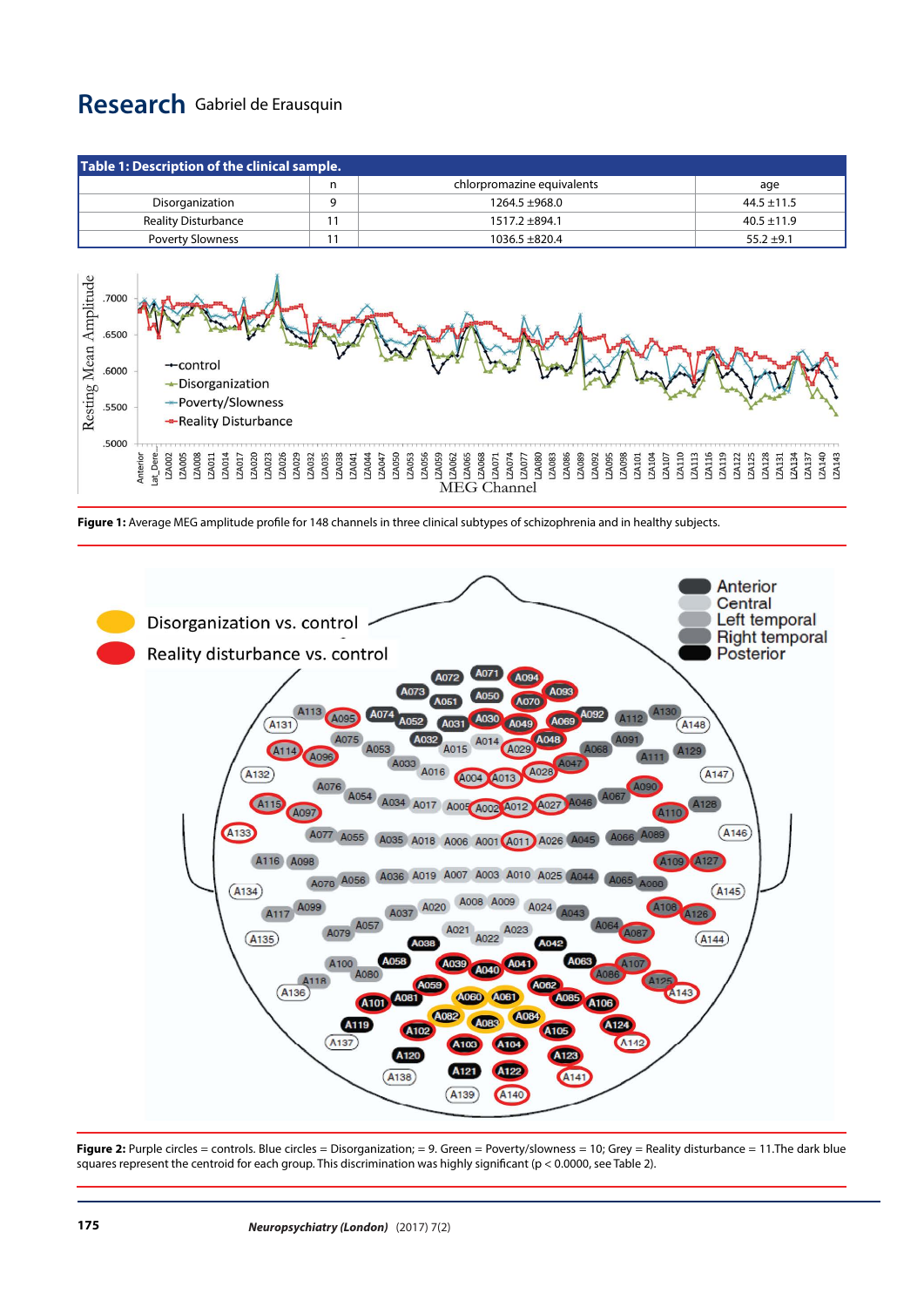### MEG resting-state differences as a marker of clinical subtype in schizophrenia **Research**

| Table 2: Summary of canonical discriminant functions. |            |               |              |                              |                |  |  |  |  |  |
|-------------------------------------------------------|------------|---------------|--------------|------------------------------|----------------|--|--|--|--|--|
| <b>Function</b>                                       | Eigenvalue | % of Variance | Cumulative % | <b>Canonical Correlation</b> | $p=$           |  |  |  |  |  |
| DF <sub>1</sub>                                       | 3.262      | 52.8          | 52.8         | 0.87                         | 0.001 (vs DF2) |  |  |  |  |  |
| DF <sub>2</sub>                                       | .547       | 25.1          | 77.9         | 0.78                         | 0.115 (vs DF3) |  |  |  |  |  |
| DF <sub>3</sub>                                       | .366       | 22.1          | 100          | 0.76                         | 0.288          |  |  |  |  |  |

The first 3 canonical discriminant functions were used in the analysis. Cumulative variance explained by the three functions was 100%. To avoid overfitting we performed cross validation (Table 3).

## **Table 3: Summary of classification results after cross-validation.**

|                 |       | Predicted Group Membership |                 |                            |                     | Total        |     |
|-----------------|-------|----------------------------|-----------------|----------------------------|---------------------|--------------|-----|
|                 |       | <b>Diagnosis</b>           | Disorganization | <b>Reality Disturbance</b> | Poverty<br>slowness | Control      |     |
| Original        | Count | Disorganization            | 9               | $\mathbf{0}$               | 0                   | $\mathbf{0}$ | 9   |
|                 |       | <b>Reality Disturbance</b> | 0               | 11                         | 0                   | 0            | 11  |
|                 |       | Poverty/slowness           | 0               | 0                          | 11                  | 0            | 11  |
|                 |       | Control                    | 0               | $\mathbf{0}$               | $\mathbf 0$         | 226          | 226 |
|                 | $\%$  | Disorganization            | 100             | $\mathbf{0}$               | 0                   | 0            | 100 |
|                 |       | <b>Reality Disturbance</b> | 0               | 100                        | $\mathbf 0$         | 0            | 100 |
|                 |       | Poverty/slowness           | 0               | $\Omega$                   | 100                 | $\mathbf{0}$ | 100 |
|                 |       | Control                    | 0               | $\Omega$                   | 0                   | 100          | 100 |
|                 | Count | Disorganization            | $\overline{2}$  |                            | 0                   | 6            | 9   |
| Cross-validated |       | <b>Reality Disturbance</b> | $\overline{2}$  | 3                          | 2                   | 4            | 11  |
|                 |       | Poverty/slowness           |                 | 3                          |                     | 6            | 11  |
|                 |       | Control                    | 16              | 9                          | 17                  | 184          | 226 |
|                 | $\%$  | Disorganization            | 22.2            | 11.1                       | 0.0                 | 66.7         | 100 |
|                 |       | <b>Reality Disturbance</b> | 18.2            | 27.3                       | 18.2                | 36.4         | 100 |
|                 |       | Poverty/slowness           | 9.1             | 27.3                       | 9.1                 | 54.5         | 100 |
|                 |       | Control                    | 7.1             | 4.0                        | 7.5                 | 81.4         | 100 |

Following discriminant analysis all (100.0%) of original grouped cases were correctly classified. In cross validation, each case is classified by the functions derived from all cases other than that case. Following cross validation, 73.9% of cross-validated grouped cases correctly classified.

weight to DF1 is contributed by left anterior (prefrontal and frontal) leads, whereas most of the weight to DF2 comes from bilateral temporoparietal leads. The source data for this figure is provided in supplementary **Table 1**  contains the structural matrices for the three discriminant functions.

#### **Discussion**

We found that resting state MEG amplitudes in subjects with chronic schizophrenia on stable antipsychotic medication regimes have different profiles in groups of subjects distinguished by their predominant symptom dimensions. MEG differentiates subjects with schizophrenia from healthy subjects as well. A supervised classification analysis using canonical functions showed that MEG profiles correctly assign subjects to each of the four groups more than 70% of the time after crossvalidation with bootstrapping.

Our findings are consistent with the idea that clinical dimensions of schizophrenia derived from the predominant clinical syndrome are an expression of specific dysfunction of the brain subsystems of the default network. Indeed, DF1 (which largely distinguishes subjects with schizophrenia from controls, **Figure 4**, panel a) identifies differences in leads on the left medial temporal lobe, bilateral prefrontal cortex (more prominent on the left), and the left parietal lobe. On the other hand, DF2 (which distinguishes among clinical subgroups of schizophrenia) depends primarily on differences in the amplitude of bilateral parietal leads (**Figure 4**, panel b).

The structures showing discriminatory power have been reported to have abnormal activity in schizophrenia using MEG. For instance, patients with schizophrenia and their unaffected relatives show reduced gamma band activity in the posterior region of the medial parietal cortex compared with healthy subjects [20]. Likewise, peak latencies to speech-evoked oscillatory activity in the 20-45 Hz range are delayed in patients compared to controls [21,22]. Interestingly, lateralization of p50 to speech sounds in patients depends on the severity of the auditory hallucinations (higher P50 in the left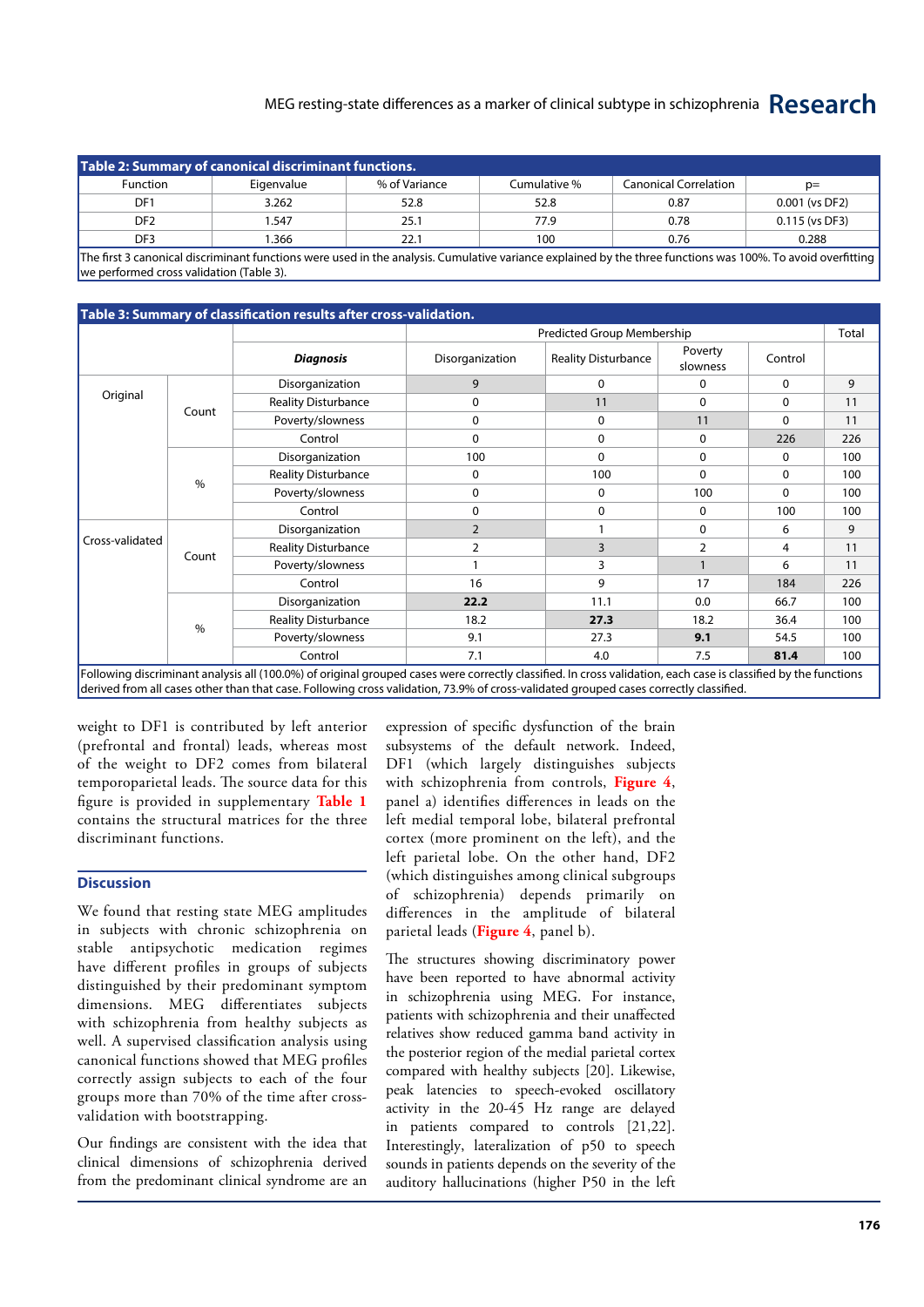# **Research** Gabriel de Erausquin



**Figure 3:** Heat maps of structural matrices for two significant discriminant functions. Panel a displays DF1 (accounting for 52% of the variance). Panel b displays DF2 (accounting for 24% of the variance).



**Figure 4:** Displays heat maps of the MEG contacts contributing most variance to the two significant discriminant functions.

hemisphere) or negative symptoms (higher in the right hemisphere) [22]. Furthermore, during an old–new item classification task subjects with schizophrenia showed greater right temporal cortical activity during recognition of old items, whereas healthy subjects had greater activity in the parietal cortex, and this was interpreted as a demonstration of the patient group compensating for an abnormal prefrontal–parietal network by recruiting the temporal cortex [23]. Lastly, during a tactile stimulation task on the right and left fingers patients with active psychosis showed greater alpha and gamma band activity in the cerebellum compared with controls; controls, however, showed increased alpha activity in the right postcentral gyrus during right finger stimulation [24].

The resting state has been defined as a behavioral state characterized by quiet repose usually with eyes closed, during which subjects experience an ongoing conscious awareness largely filled with stimulus-independent thoughts, day dreaming or mind wandering [25]. However, it is important to note that the brain is never physiologically at rest, and indeed activity barely increases (~5%) when engaging in attention-demanding tasks [25]. Thus, significant dysfunction in resting state connectivity, as the changes reported in the present study, is likely to correlate with cognitive dysfunction [26,27] and may correlate with differences in behavior and clinical presentation between subtypes of schizophrenia.

The current study is based on a small sample and therefore our results should be interpreted cautiously. Nonetheless, the results of the discriminant analysis were sturdy to crossvalidation and bootstrapping, suggesting that the effect sizes are big enough to be detected even within the limits of our sample size. Also, the sample is composed exclusively of chronic, severely disabled patients, requiring highly supervised care, and therefore the findings may not be extensive to patients with new onset of disease. Finally, another limitation of the study is the influence that the participants may have had their eyes closed, resulting in increased alpha activity

#### **Acknowledgment**

*The authors want to thank Lilly Inc for their generous funding of this research (grant UCM0410).*